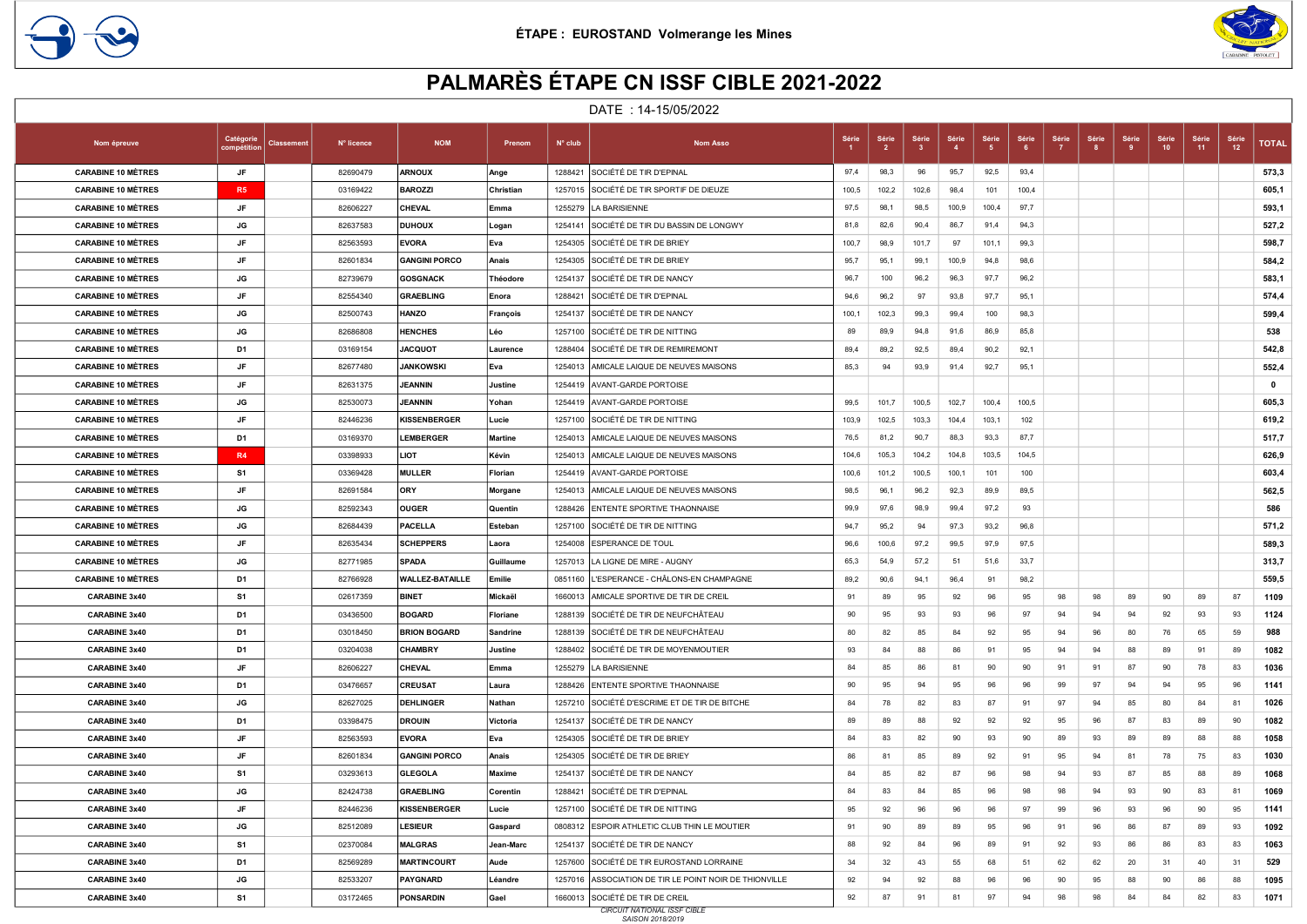| Nom épreuve           | Catégorie<br>compétitio | <b>Classement</b> | N° licence | <b>NOM</b>           | Prenom          | $N^{\circ}$ club | <b>Nom Asso</b>                                        | Séri  | Série<br>$\overline{2}$ | Série | Série  | Série | Série<br>- 6 | Série | Série<br>-8 | Série<br>-9 | Série<br>10 | Série<br>11 | Série<br>12 | <b>TOTAL</b> |
|-----------------------|-------------------------|-------------------|------------|----------------------|-----------------|------------------|--------------------------------------------------------|-------|-------------------------|-------|--------|-------|--------------|-------|-------------|-------------|-------------|-------------|-------------|--------------|
| <b>CARABINE 3x40</b>  | JG                      |                   | 82424227   | <b>PONSARDIN</b>     | Romain          | 1660013          | AMICALE SPORTIVE DE TIR DE CREIL                       | 88    | 88                      | 90    | 95     | 94    | 99           | 96    | 97          | 89          | 92          | 88          | 96          | 1112         |
| <b>CARABINE 60 BC</b> | JG                      |                   | 82555335   | <b>ABOIRON</b>       | Ethan           | 1094450          | CLUB DE TIR SPORTIF DE CRÉTEIL                         | 92,4  | 90,5                    | 88,6  | 99,1   | 94    | 95,9         |       |             |             |             |             |             | 560,5        |
| <b>CARABINE 60 BC</b> | JF                      |                   | 82690479   | <b>ARNOUX</b>        | Ange            | 1288421          | SOCIÉTÉ DE TIR D'EPINAL                                | 95,8  | 97,7                    | 91,8  | 95,1   | 96,4  | 94,3         |       |             |             |             |             |             | 571,1        |
| <b>CARABINE 60 BC</b> | R <sub>9</sub>          |                   | 03169422   | <b>BAROZZI</b>       | Christian       | 1257015          | SOCIÉTÉ DE TIR SPORTIF DE DIEUZE                       | 95,2  | 98,2                    | 95,2  | 97,3   | 98,8  | 98,5         |       |             |             |             |             |             | 583,2        |
| <b>CARABINE 60 BC</b> | D1                      |                   | 82791915   | <b>BELEC</b>         | Cécile          | 2370007          | <b>ECOLE DE TIR DE VESOUL</b>                          | 90,1  | 91,9                    | 92,8  | 96,4   | 97,7  | 100,1        |       |             |             |             |             |             | 569          |
| <b>CARABINE 60 BC</b> | S1                      |                   | 02617359   | <b>BINET</b>         | Mickaël         | 1660013          | AMICALE SPORTIVE DE TIR DE CREIL                       | 101,9 | 101,6                   | 103,4 | 102,3  | 102,4 | 103,4        |       |             |             |             |             |             | 615          |
| <b>CARABINE 60 BC</b> | D1                      |                   | 03436500   | <b>BOGARD</b>        | <b>Floriane</b> | 1288139          | SOCIÉTÉ DE TIR DE NEUFCHÂTEAU                          | 101,8 | 99,7                    | 100,2 | 103,5  | 98,6  | 100,1        |       |             |             |             |             |             | 603,9        |
| <b>CARABINE 60 BC</b> | D1                      |                   | 03204038   | <b>CHAMBRY</b>       | Justine         | 1288402          | SOCIÉTÉ DE TIR DE MOYENMOUTIER                         | 96,9  | 98                      | 99,5  | 97,2   | 98,6  | 97,4         |       |             |             |             |             |             | 587,6        |
| <b>CARABINE 60 BC</b> | JG                      |                   | 82485293   | <b>CHRIST</b>        | Yohann          | 1288230          | SOCIÉTÉ DE TIR DU CANTON DE FRAIZE                     | 95,1  | 89,1                    | 96,4  | 93,5   | 96    | 98,6         |       |             |             |             |             |             | 568,7        |
| <b>CARABINE 60 BC</b> | S1                      |                   | 02947743   | <b>COUILLARD</b>     | Christophe      | 1254002          | SOCIÉTÉ DE TIR DE LAXOU                                | 101   | 98,2                    | 100,8 | 99,5   | 97,9  | 99,2         |       |             |             |             |             |             | 596,6        |
| <b>CARABINE 60 BC</b> | D1                      |                   | 03476657   | <b>CREUSAT</b>       | Laura           | 1288426          | <b>ENTENTE SPORTIVE THAONNAISE</b>                     | 101,5 | 102,8                   | 101,9 | 101,9  | 103,9 | 102,7        |       |             |             |             |             |             | 614,7        |
| <b>CARABINE 60 BC</b> | <b>R6</b>               |                   | 03169293   | CROUTEAU             | <b>Brigitte</b> | 1254137          | SOCIÉTÉ DE TIR DE NANCY                                | 92    | 96,1                    | 90,1  | 95,7   | 93,3  | 95,6         |       |             |             |             |             |             | 562,8        |
| <b>CARABINE 60 BC</b> | JG                      |                   | 82627025   | <b>DEHLINGER</b>     | Nathan          | 1257210          | SOCIÉTÉ D'ESCRIME ET DE TIR DE BITCHE                  | 94,9  | 96,8                    | 94,5  | 96,9   | 95,9  | 99           |       |             |             |             |             |             | 578          |
| <b>CARABINE 60 BC</b> | Ss1                     |                   | 82504961   | <b>DIDIERGEORGE</b>  | Cédric          | 1288230          | SOCIÉTÉ DE TIR DU CANTON DE FRAIZE                     | 99.9  | 101,2                   | 100   | 99,1   | 99,6  | 102,4        |       |             |             |             |             |             | 602,2        |
| <b>CARABINE 60 BC</b> | D1                      |                   | 03398475   | <b>DROUIN</b>        | Victoria        | 1254137          | SOCIÉTÉ DE TIR DE NANCY                                | 97,8  | 94                      | 97,2  | 99     | 100,1 | 99,9         |       |             |             |             |             |             | 588          |
| <b>CARABINE 60 BC</b> | JF                      |                   | 82563593   | <b>EVORA</b>         | Eva             | 1254305          | SOCIÉTÉ DE TIR DE BRIEY                                | 97,1  | 98,1                    | 92,5  | 97,8   | 95,7  | 94           |       |             |             |             |             |             | 575,2        |
| <b>CARABINE 60 BC</b> | S1                      |                   | 82544368   | <b>EVORA</b>         | José            | 1254305          | SOCIÉTÉ DE TIR DE BRIEY                                | 87.3  | 93,6                    | 93,3  | 86,9   | 95    | 91           |       |             |             |             |             |             | 547,1        |
| <b>CARABINE 60 BC</b> | JF                      |                   | 82601834   | <b>GANGINI PORCO</b> | Anais           |                  | 1254305 SOCIÉTÉ DE TIR DE BRIEY                        | 99    | 100,3                   | 97,4  | 96,3   | 95,1  | 96,8         |       |             |             |             |             |             | 584,9        |
| <b>CARABINE 60 BC</b> | S1                      |                   | 03293613   | <b>GLEGOLA</b>       | <b>Maxime</b>   |                  | 1254137 SOCIÉTÉ DE TIR DE NANCY                        | 98,6  | 97,8                    | 96,5  | 100,4  | 98,7  | 99,5         |       |             |             |             |             |             | 591,5        |
| <b>CARABINE 60 BC</b> | JG                      |                   | 82739679   | <b>GOSGNACK</b>      | Théodore        | 1254137          | SOCIÉTÉ DE TIR DE NANCY                                | 97,3  | 83,9                    | 97,8  | 97,7   | 95,2  | 93,6         |       |             |             |             |             |             | 565,5        |
| <b>CARABINE 60 BC</b> | JG                      |                   | 82424738   | <b>GRAEBLING</b>     | Corentin        | 1288421          | SOCIÉTÉ DE TIR D'EPINAL                                | 100   | 95,9                    | 98,9  | 97,5   | 102   | 94,7         |       |             |             |             |             |             | 589          |
| <b>CARABINE 60 BC</b> | S1                      |                   | 03436558   | <b>GREGOIRE</b>      | Joris           |                  | 1257016 ASSOCIATION DE TIR LE POINT NOIR DE THIONVILLE | 96,8  | 102                     | 103   | 99,1   | 101,2 | 98,8         |       |             |             |             |             |             | 600,9        |
| <b>CARABINE 60 BC</b> | JG                      |                   | 82500743   | <b>HANZO</b>         | François        | 1254137          | SOCIÉTÉ DE TIR DE NANCY                                | 95,4  | 99,6                    | 95,6  | 98,1   | 97,3  | 99,5         |       |             |             |             |             |             | 585,5        |
| <b>CARABINE 60 BC</b> | s1                      |                   | 82772115   | <b>HUMBERT</b>       | Jérôme          | 1288230          | SOCIÉTÉ DE TIR DU CANTON DE FRAIZE                     | 97,8  | 97,7                    | 99,9  | 94,4   | 100,6 | 97,9         |       |             |             |             |             |             | 588,3        |
| <b>CARABINE 60 BC</b> | D1                      |                   | 03169154   | <b>JACQUOT</b>       | Laurence        | 1288404          | SOCIÉTÉ DE TIR DE REMIREMONT                           | 96,6  | 96,4                    | 95,8  | 96,1   | 98,3  | 92,6         |       |             |             |             |             |             | 575,8        |
| <b>CARABINE 60 BC</b> | JG                      |                   | 82677482   | <b>JANKOWSKI</b>     | Hugo            | 1254013          | AMICALE LAIQUE DE NEUVES MAISONS                       | 79,7  | 93,7                    | 89,1  | 99,1   | 91,7  | 94           |       |             |             |             |             |             | 547,3        |
| <b>CARABINE 60 BC</b> | S1                      |                   | 82553574   | <b>JEANNIN</b>       | Eric            | 1288230          | SOCIÉTÉ DE TIR DU CANTON DE FRAIZE                     | 98,3  | 98,7                    | 95,7  | 98,5   | 95    | 96,7         |       |             |             |             |             |             | 582,9        |
| <b>CARABINE 60 BC</b> | D1                      |                   | 03263462   | XUOL                 | Andrée          | 2074151          | LA CIBLE DU SALÉVE                                     | 95,3  | 96,7                    | 98,9  | 99,5   | 96,6  | 95,3         |       |             |             |             |             |             | 582,3        |
| <b>CARABINE 60 BC</b> | S1                      |                   | 03166971   | <b>XUOL</b>          | Patrice         | 2074151          | LA CIBLE DU SALÈVE                                     | 101,2 | 101                     | 98,7  | 99,8   | 100,6 | 99,1         |       |             |             |             |             |             | 600,4        |
| <b>CARABINE 60 BC</b> | S1                      |                   | 03399570   | <b>KAPPS</b>         | Sébastien       | 1257019          | CLUB DE TIR DE MONTIGNY                                | 98,8  | 94,4                    | 99,3  | 96,1   | 99,4  | 96,7         |       |             |             |             |             |             | 584,7        |
| <b>CARABINE 60 BC</b> | S <sub>1</sub>          |                   | 82449633   | LEGER                | Christian       | 1288280          | SOCIÉTÉ OMNISPORTS LA BRESSAUDE TIR                    | 99,8  | 100,6                   | 100,5 | 97,4   | 101,7 | 99,2         |       |             |             |             |             |             | 599,2        |
| <b>CARABINE 60 BC</b> | D1                      |                   | 03169370   | <b>LEMBERGER</b>     | <b>Martine</b>  | 1254013          | AMICALE LAIQUE DE NEUVES MAISONS                       | 95,2  | 96,3                    | 96,8  | 94,2   | 96,1  | 97,2         |       |             |             |             |             |             | 575,8        |
| <b>CARABINE 60 BC</b> | <b>R6</b>               |                   | 03258514   | <b>LEOST-PETIT</b>   | Véronique       | 1254305          | SOCIÉTÉ DE TIR DE BRIEY                                | 94,4  | 91,3                    | 92,8  | 93,2   | 95,4  | 96,1         |       |             |             |             |             |             | 563,2        |
| <b>CARABINE 60 BC</b> | R <sub>9</sub>          |                   | 03398933   | LIOT                 | Kévin           | 1254013          | AMICALE LAIQUE DE NEUVES MAISONS                       | 95.4  | 101                     | 103,4 | 100    | 100,8 | 98,6         |       |             |             |             |             |             | 599,2        |
| <b>CARABINE 60 BC</b> | JG                      |                   | 82683080   | <b>LOMBARD</b>       | Romain          | 1257100          | SOCIÉTÉ DE TIR DE NITTING                              | 94,8  | 97,7                    | 95,8  | 96,1   | 100,2 | 96,3         |       |             |             |             |             |             | 580,9        |
| <b>CARABINE 60 BC</b> | S1                      |                   | 02360693   | <b>MAGAR</b>         | <b>Jacques</b>  | 1257019          | CLUB DE TIR DE MONTIGNY                                | 96,3  | 93,2                    | 96,5  | 95,3   | 94.1  | 94           |       |             |             |             |             |             | 569,4        |
| <b>CARABINE 60 BC</b> | S <sub>1</sub>          |                   | 02370084   | <b>MALGRAS</b>       | Jean-Marc       | 1254137          | SOCIÉTÉ DE TIR DE NANCY                                | 97,6  | 97                      | 97,7  | 93,3   | 92,8  | 96,5         |       |             |             |             |             |             | 574,9        |
| <b>CARABINE 60 BC</b> | -S1                     |                   | 82561151   | <b>MAUCHAUFFEE</b>   | <b> Florent</b> |                  | 1255389 SOCIÉTÉ DE TIR DE STENAY                       |       |                         |       |        |       |              |       |             |             |             |             |             | $\mathbf{0}$ |
| <b>CARABINE 60 BC</b> | S <sub>1</sub>          |                   | 03157055   | <b>MORENO FLORES</b> | Rémi            | 1257320          | SOCIÉTÉ DE TIR DE PETITE ROSSELLE                      | 103,2 | 102,9                   | 103,2 | 102, 1 | 105,4 | 103,5        |       |             |             |             |             |             | 620,3        |
| <b>CARABINE 60 BC</b> | JF                      |                   | 82691584   | <b>ORY</b>           | Morgane         | 1254013          | AMICALE LAIQUE DE NEUVES MAISONS                       | 92,2  | 93,4                    | 94,7  | 97,7   | 88,7  | 90,3         |       |             |             |             |             |             | 557          |
| <b>CARABINE 60 BC</b> | JG                      |                   | 82533207   | PAYGNARD             | Léandre         | 1257016          | ASSOCIATION DE TIR LE POINT NOIR DE THIONVILLE         | 99,7  | 96,6                    | 100   | 97,3   | 97,8  | 100,7        |       |             |             |             |             |             | 592,1        |
| <b>CARABINE 60 BC</b> | D1                      |                   | 82595079   | <b>PEYROT</b>        | Laura           |                  | 1094450 CLUB DE TIR SPORTIF DE CRÉTEIL                 | 95,9  | 93,2                    | 101,2 | 101,9  | 102   | 100,9        |       |             |             |             |             |             | 595,1        |
| <b>CARABINE 60 BC</b> | S1                      |                   | 00998941   | PIRAUBE              | Denis           |                  | 1257019 CLUB DE TIR DE MONTIGNY                        | 100,8 | 100,2                   | 99,7  | 98,4   | 99,6  | 100,5        |       |             |             |             |             |             | 599,2        |
| <b>CARABINE 60 BC</b> | S1                      |                   | 03172465   | <b>PONSARDIN</b>     | Gael            | 1660013          | SOCIÉTÉ DE TIR DE CREIL                                | 100,8 | 100,4                   | 100,4 | 100, 1 | 97,4  | 103          |       |             |             |             |             |             | 602,1        |
| <b>CARABINE 60 BC</b> | JG                      |                   | 82456053   | <b>PONSARDIN</b>     | <b>Maxence</b>  | 0851160          | L'ESPERANCE - CHÂLONS-EN CHAMPAGNE                     | 93,5  | 98,4                    | 94,7  | 90,5   | 95,9  | 91,2         |       |             |             |             |             |             | 564,2        |
| <b>CARABINE 60 BC</b> | JG                      |                   | 82424227   | <b>PONSARDIN</b>     | Romain          | 1660013          | SOCIÉTÉ DE TIR DE CREIL                                |       |                         |       |        |       |              |       |             |             |             |             |             | $\mathbf 0$  |
| PISTOLET 10 MÈTRES    | JG                      |                   | 82627021   | <b>DEHLINGER</b>     | <b>Thibaud</b>  | 1257210          | SOCIÉTÉ D'ESCRIME ET DE TIR DE BITCHE                  | 80    | 82                      | 87    | 82     | 85    | 81           |       |             |             |             |             |             | 497          |
| PISTOLET 10 MÈTRES    | S1                      |                   | 82634261   | <b>DIEZ CARDONNA</b> | Cyril           | 1254419          | AVANT-GARDE PORTOISE                                   | 78    | 85                      | 62    | 86     | 79    | 82           |       |             |             |             |             |             | 472          |
| PISTOLET 10 MÈTRES    | JG                      |                   | 82585039   | <b>DIEZ CARDONNA</b> | Denis           |                  | 1254419 AVANT-GARDE PORTOISE                           | 79    | 81                      | 84    | 84     | 86    | 79           |       |             |             |             |             |             | 493          |
|                       |                         |                   |            |                      |                 |                  | <b>CIRCUIT NATIONAL ISSF CIBLE</b><br>SAISON 2018/2019 |       |                         |       |        |       |              |       |             |             |             |             |             |              |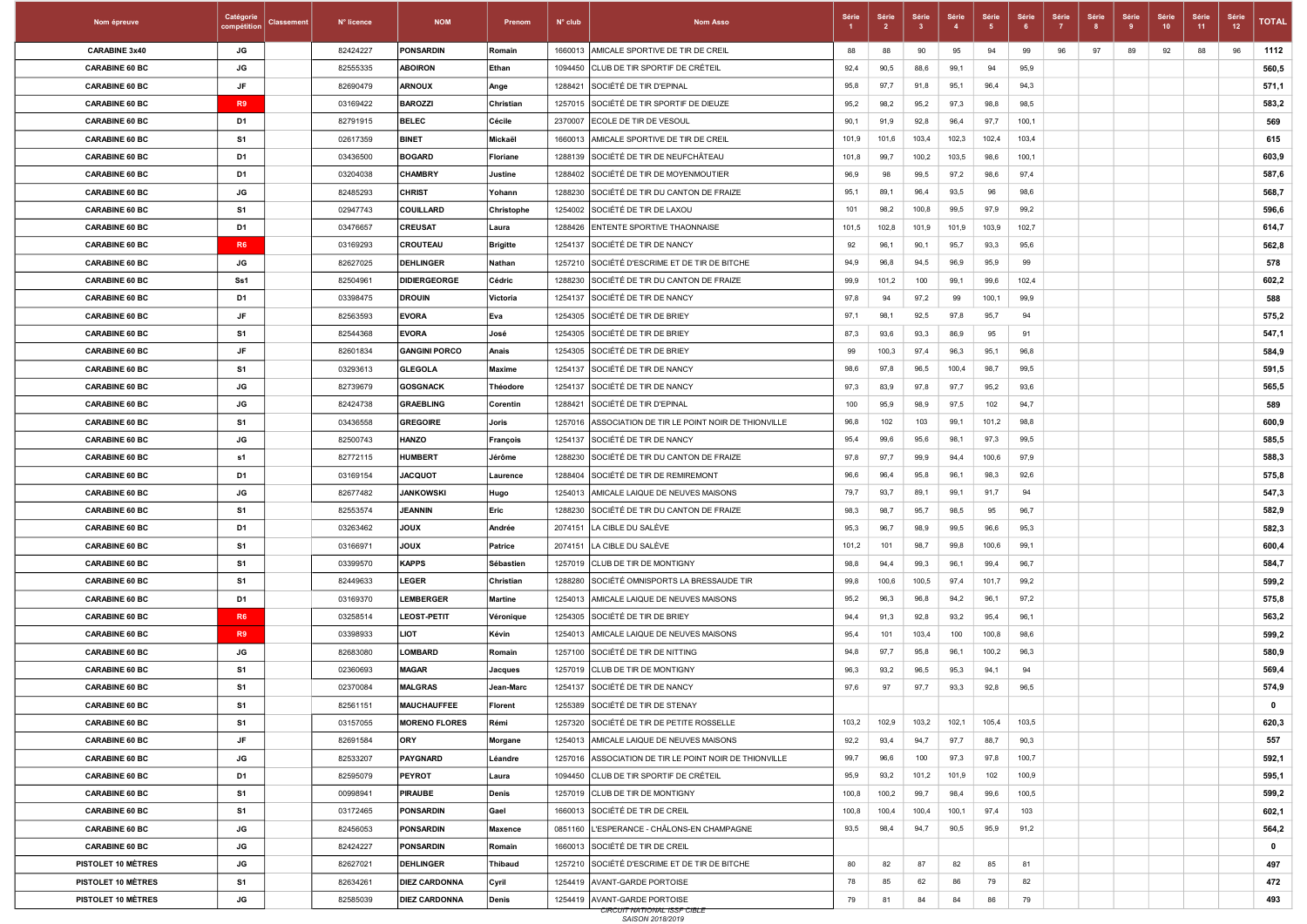| Nom épreuve               | Catégorie<br>compétition | <b>Classement</b> | N° licence          | <b>NOM</b>        | Prenom            | $N^{\circ}$ club         | <b>Nom Asso</b>                                        | Série | Série | Série | Série<br>$\overline{4}$ | Série<br>- 5 | Série<br>- 6 | Série<br>$\overline{7}$ | Série<br>8 | Série<br>-9 | Série<br>10 | Série<br>11 | Série<br>12 | <b>TOTAL</b> |
|---------------------------|--------------------------|-------------------|---------------------|-------------------|-------------------|--------------------------|--------------------------------------------------------|-------|-------|-------|-------------------------|--------------|--------------|-------------------------|------------|-------------|-------------|-------------|-------------|--------------|
| PISTOLET 10 MÈTRES        | <b>S1</b>                |                   | 82806944            | <b>ETIENNE</b>    | Stéphane          |                          | 1257006   LA BALISTIQUE - AUDUN-LE-TICHE               | 82    | 73    | 75    | 76                      | 86           | 89           |                         |            |             |             |             |             | 481          |
| PISTOLET 10 MÈTRES        | JG                       |                   | 82635300            | <b>FLAUSS</b>     | Nathan            |                          | 1257210 SOCIÉTÉ D'ESCRIME ET DE TIR DE BITCHE          |       |       |       |                         |              |              |                         |            |             |             |             |             | $\mathbf{0}$ |
| PISTOLET 10 MÈTRES        | S1                       |                   | 00872412            | <b>FLORIAN</b>    | Didier            |                          | 1257006 LA BALISTIQUE - AUDUN-LE-TICHE                 | 87    | 85    | 84    | 76                      | 80           | 80           |                         |            |             |             |             |             | 492          |
| PISTOLET 10 MÈTRES        | S <sub>1</sub>           |                   | 82746607            | <b>GAMBIOLI</b>   | Patrice           |                          | 1257006 LA BALISTIQUE - AUDUN-LE-TICHE                 | 87    | 82    | 86    | 86                      | 89           | 91           |                         |            |             |             |             |             | 521          |
| PISTOLET 10 MÉTRES        | JF                       |                   | 82547546            | GUIDARINI         | Emie              | 1254141                  | SOCIÉTÉ DE TIR DU BASSIN DE LONGWY                     |       |       |       |                         |              |              |                         |            |             |             |             |             | $\mathbf 0$  |
| PISTOLET 10 MÈTRES        | JF                       |                   | 82732938            | <b>IMBERT</b>     | Léontine          |                          | 1288280 SOCIÉTÉ OMNISPORTS LA BRESSAUDE TIR            | 94    | 83    | 80    | 86                      | 86           | 87           |                         |            |             |             |             |             | 516          |
| PISTOLET 10 MÈTRES        | JG                       |                   | 82677599            | JALET-TONDEUR     | Tom               |                          | 1254305 SOCIÉTÉ DE TIR DE BRIEY                        | 88    | 91    | 88    | 92                      | 87           | 89           |                         |            |             |             |             |             | 535          |
| PISTOLET 10 MÈTRES        | D <sub>1</sub>           |                   | 82607117            | <b>JURIC</b>      | <b>Brigitte</b>   |                          | 1257006 LA BALISTIQUE - AUDUN-LE-TICHE                 | 63    | 82    | 78    | 78                      | 80           | 76           |                         |            |             |             |             |             | 457          |
| PISTOLET 10 MÈTRES        | S1                       |                   | 6720-05061979-10-1  | KIES              | Tom               | $\sim$                   | SECTION DE TIR DE L'ARMEE                              | 93    | 94    | 89    | 88                      | 91           | 92           |                         |            |             |             |             |             | 547          |
| PISTOLET 10 MÉTRES        | S1                       |                   | 9927-04051988-17-1  | KIRSCH            | <b>Charles</b>    | $\overline{\phantom{a}}$ | SOCIÈTÉ DE TIR AUX ARMES SPORTIVES DE SCHIFFLANGE      |       |       |       |                         |              |              |                         |            |             |             |             |             | $\mathbf 0$  |
| <b>PISTOLET 10 MÈTRES</b> | S1                       |                   | 10608-23041974-20-1 | KLEIN             | Joël              | $\sim$                   | SOCIÉTÉ DE TIR AUX ARMES A FEU DE SPORT DE BROUCH      |       |       |       |                         |              |              |                         |            |             |             |             |             | $\mathbf 0$  |
| PISTOLET 10 MÈTRES        | D <sub>1</sub>           |                   | 10301-26021981-18-1 | <b>LOHAN</b>      | Simona            | $\sim$                   | SOCIETE DE TIR AUX ARMES SPORTIVES DE HESPERANGE       | 80    | 81    | 77    | 85                      | 79           | 89           |                         |            |             |             |             |             | 491          |
| PISTOLET 10 MÈTRES        | S1                       |                   | 9677-28101978-16-1  | <b>MORUZZI</b>    | Angelo            | $\sim$                   | SOCIÉTÉ DE TIR AUX ARMES SPORTIVES DE SCHIFFLANGE      | 91    | 89    | 90    | 93                      | 94           | 90           |                         |            |             |             |             |             | 547          |
| PISTOLET 10 MÈTRES        | JF                       |                   | 82558834            | <b>MULLER</b>     | Lisa              |                          | 1257016 ASSOCIATION DE TIR LE POINT NOIR DE THIONVILLE | 77    | 85    | 77    | 78                      | 86           | 82           |                         |            |             |             |             |             | 485          |
| PISTOLET 10 MÉTRES        | JG                       |                   | 82563370            | <b>OUCHANI</b>    | Yacine            |                          | 1257210 SOCIÉTÉ D'ESCRIME ET DE TIR DE BITCHE          | 94    | 95    | 95    | 95                      | 93           | 94           |                         |            |             |             |             |             | 566          |
| PISTOLET 10 MÈTRES        | JF                       |                   | 82500965            | <b>OUDOT</b>      | Paula             |                          | 1288280 SOCIÉTÉ OMNISPORTS LA BRESSAUDE TIR            | 92    | 95    | 91    | 87                      | 95           | 91           |                         |            |             |             |             |             | 551          |
| PISTOLET 10 MÈTRES        | S1                       |                   | 82559874            | PETREMENT         | Yannick           |                          | 1254141 SOCIÉTÉ DE TIR DU BASSIN DE LONGWY             | 89    | 88    | 88    | 94                      | 96           | 90           |                         |            |             |             |             |             | 545          |
| PISTOLET 10 MÈTRES        | S1                       |                   | 10797-15031979-21-1 | <b>QUETSCH</b>    | Roland            | 123                      | SOCIETE DE TIR AUX ARMES SPORTIVES DE HESPERANGE       | 92    | 89    | 89    | 91                      | 95           | 95           |                         |            |             |             |             |             | 551          |
| PISTOLET 10 MÈTRES        | S1                       |                   | 9254-18101996-15-1  | <b>SCHEERER</b>   | Tom               |                          | SOCIETE DE TIR AUX ARMES SPORTIVES DE HESPERANGE       | 92    | 91    | 93    | 96                      | 89           | 88           |                         |            |             |             |             |             | 549          |
| PISTOLET 10 MÉTRES        | D <sub>1</sub>           |                   | 7056-26101979-11-1  | <b>SCHMIT</b>     | Sylvie            | $\sim$                   | SPORT-SCHEISS-CLUB KAYL                                | 93    | 92    | 90    | 92                      | 91           | 90           |                         |            |             |             |             |             | 548          |
| PISTOLET 10 MÈTRES        | S1                       |                   | 82671647            | <b>STRUB</b>      | Axel              |                          | 1257006   LA BALISTIQUE - AUDUN-LE-TICHE               | 80    | 89    | 88    | 89                      | 90           | 87           |                         |            |             |             |             |             | 523          |
| PISTOLET 10 MÈTRES        | D <sub>1</sub>           |                   | 02931040            | <b>SYRE CONGI</b> | <b>Bernadette</b> |                          | 1254305 SOCIÉTÉ DE TIR DE BRIEY                        | 85    | 90    | 91    | 83                      | 81           | 90           |                         |            |             |             |             |             | 520          |
| PISTOLET 10 MÈTRES        | JG                       |                   | 82751539            | <b>TRITZ</b>      | Mathieu           |                          | 1254305 SOCIÉTÉ DE TIR DE BRIEY                        | 84    | 86    | 91    | 89                      | 89           | 85           |                         |            |             |             |             |             | 524          |
| PISTOLET 10 MÈTRES        | JG                       |                   | 82588415            | <b>WEY</b>        | Anthoni           |                          | 1257210 SOCIÉTÉ D'ESCRIME ET DE TIR DE BITCHE          | 89    | 91    | 89    | 85                      | 91           | 87           |                         |            |             |             |             |             | 532          |
| <b>PISTOLET 25 MÉTRES</b> | S1                       |                   | 02371520            | <b>BARRIER</b>    | Jérome            |                          | 1254137 SOCIÉTÉ DE TIR DE NANCY                        | 90    | 93    | 95    | 91                      | 90           | 84           |                         |            |             |             |             |             | 543          |
| <b>PISTOLET 25 MÈTRES</b> | S1                       |                   | 03281668            | <b>CUNY</b>       | <b>Maurice</b>    |                          | 1254305 SOCIÉTÉ DE TIR DE BRIEY                        | 90    | 90    | 90    | 91                      | 90           | 86           |                         |            |             |             |             |             | 537          |
| <b>PISTOLET 25 MÈTRES</b> | JG                       |                   | 82627021            | <b>DEHLINGER</b>  | <b>Thibaud</b>    |                          | 1257210 SOCIÉTÉ D'ESCRIME ET DE TIR DE BITCHE          | 70    | 75    | 74    | 85                      | 85           | 82           |                         |            |             |             |             |             | 471          |
| <b>PISTOLET 25 MÈTRES</b> | S1                       |                   | 82624275            | <b>DEHON</b>      | Bernard           |                          | 1559005 TIR SPORTIF CAUDRESIEN                         | 87    | 89    | 92    | 91                      | 86           | 77           |                         |            |             |             |             |             | 522          |
| <b>PISTOLET 25 MÈTRES</b> | S1                       |                   | 82452840            | <b>FABRE</b>      | <b>Bernard</b>    |                          | 1254002 SOCIÉTÉ DE TIR DE LAXOU                        | 94    | 90    | 93    | 95                      | 96           | 89           |                         |            |             |             |             |             | 557          |
| <b>PISTOLET 25 MÉTRES</b> | JG                       |                   | 82635300            | <b>FLAUSS</b>     | Nathan            |                          | 1257210 SOCIÉTÉ D'ESCRIME ET DE TIR DE BITCHE          |       |       |       |                         |              |              |                         |            |             |             |             |             | $\mathbf 0$  |
| <b>PISTOLET 25 MÈTRES</b> | JF                       |                   | 82732938            | <b>IMBERT</b>     | Léontine          |                          | 1288280 SOCIÉTÉ OMNISPORTS LA BRESSAUDE TIR            | 66    | 68    | 82    | 91                      | 80           | 82           |                         |            |             |             |             |             | 469          |
| <b>PISTOLET 25 MÈTRES</b> | S1                       |                   | 82579845            | LHOIR             | Patrice           |                          | 1559005 TIR SPORTIF CAUDRESIEN                         | 92    | 92    | 83    | 89                      | 91           | 92           |                         |            |             |             |             |             | 539          |
| <b>PISTOLET 25 MÈTRES</b> | <b>JF</b>                |                   | 82558834            | <b>MULLER</b>     | Lisa              |                          | 1257016 ASSOCIATION DE TIR LE POINT NOIR DE THIONVILLE | 90    | 86    | 88    | 90                      | 94           | 92           |                         |            |             |             |             |             | 540          |
| <b>PISTOLET 25 MÈTRES</b> | JG                       |                   | 82563370            | <b>OUCHANI</b>    | Yacine            |                          | 1257210 SOCIÉTÉ D'ESCRIME ET DE TIR DE BITCHE          | 92    | 97    | 96    | 87                      | 91           | 96           |                         |            |             |             |             |             | 559          |
| <b>PISTOLET 25 MÉTRES</b> | JF                       |                   | 82500965            | <b>OUDOT</b>      | Paula             |                          | 1288280 SOCIÉTÉ OMNISPORTS LA BRESSAUDE TIR            | 95    | 90    | 96    | 88                      | 91           | 89           |                         |            |             |             |             |             | 549          |
| <b>PISTOLET 25 MÉTRES</b> | S <sub>1</sub>           |                   | 02629088            | <b>PETITCOLIN</b> | Romain            |                          | 1255279  LA BARISIENNE                                 | 93    | 95    | 96    | 89                      | 90           | 92           |                         |            |             |             |             |             | 555          |
| PISTOLET 25 MÈTRES        | P <sub>3</sub>           |                   | 03281117            | <b>RADICELLI</b>  | <b>Benoit</b>     |                          | 1257320 SOCIÉTÉ DE TIR DE PETITE ROSSELLE              | 70    | 74    | 65    | 80                      | 94           | 87           |                         |            |             |             |             |             | 470          |
| <b>PISTOLET 25 MÉTRES</b> | D1                       |                   | 03243948            | <b>ROMANG</b>     | Claire            |                          | 1257210 SOCIÉTÉ D'ESCRIME ET DE TIR DE BITCHE          | 94    | 92    | -99   | 90                      | -91          | 94           |                         |            |             |             |             |             | 560          |
| <b>PISTOLET 25 MÈTRES</b> | S <sub>1</sub>           |                   | 82661674            | <b>SIMONETTI</b>  | Florent           |                          | 1288421 SOCIÉTÉ DE TIR D'EPINAL                        | 82    | 85    | 76    | 87                      | 85           | 86           |                         |            |             |             |             |             | 501          |
| <b>PISTOLET 25 MÈTRES</b> | D <sub>1</sub>           |                   | 03435432            | <b>TEYCHENE</b>   | Lauraine          |                          | 1254137 SOCIÉTÉ DE TIR DE NANCY                        | 89    | 90    | 79    | 89                      | 89           | 92           |                         |            |             |             |             |             | 528          |
| <b>PISTOLET 25 MÈTRES</b> | JG                       |                   | 82588415            | <b>WEY</b>        | Anthoni           |                          | 1257210 SOCIÉTÉ D'ESCRIME ET DE TIR DE BITCHE          | 91    | 86    | 88    | 90                      | 95           | 85           |                         |            |             |             |             |             | 535          |
| <b>PISTOLET LIBRE</b>     | S1                       |                   | 02371520            | <b>BARRIER</b>    | Jérome            |                          | 1254137 SOCIÉTÉ DE TIR DE NANCY                        | 85    | 74    | 81    | 83                      | 76           | 78           |                         |            |             |             |             |             | 477          |
| PISTOLET LIBRE            | S1                       |                   | 82624275            | <b>DEHON</b>      | Bernard           |                          | 1559005 TIR SPORTIF CAUDRESIEN                         | 86    | 83    | 80    | 86                      | 75           | 84           |                         |            |             |             |             |             | 494          |
| PISTOLET LIBRE            | S1                       |                   | 82452840            | <b>FABRE</b>      | <b>Bernard</b>    |                          | 1254002 SOCIÉTÉ DE TIR DE LAXOU                        | 86    | 85    | 76    | 82                      | 83           | 83           |                         |            |             |             |             |             | 495          |
| PISTOLET LIBRE            | S1                       |                   | 82579845            | LHOIR             | Patrice           |                          | 1559005 TIR SPORTIF CAUDRESIEN                         | 75    | 86    | 77    | 84                      | 77           | 84           |                         |            |             |             |             |             | 483          |
| PISTOLET LIBRE            | S1                       |                   | 03456666            | LORAIN            | David             |                          | 1254137 SOCIÉTÉ DE TIR DE NANCY                        | 94    | 86    | 91    | 86                      | 87           | 94           |                         |            |             |             |             |             | 538          |
| PISTOLET LIBRE            | S <sub>2</sub>           |                   | 03307255            | <b>PEIFFER</b>    | Michel            |                          | 1257016 ASSOCIATION DE TIR LE POINT NOIR DE THIONVILLE | 82    | 83    | 77    | 79                      | 79           | 85           |                         |            |             |             |             |             | 485          |
| PISTOLET LIBRE            | <b>P4</b>                |                   | 03281117            | <b>RADICELLI</b>  | <b>Benoit</b>     |                          | 1257320 SOCIÉTÉ DE TIR DE PETITE ROSSELLE              | 53    | 71    | 72    | 62                      | 62           | 9            |                         |            |             |             |             |             | 329          |
| PISTOLET LIBRE            | S1                       |                   | 03120517            | SOLECKI           | Denis             |                          | 1254305 SOCIÉTÉ DE TIR DE BRIEY                        | 76    | 78    | 84    | 82                      | 82           | 83           |                         |            |             |             |             |             | 485          |
|                           |                          |                   |                     |                   |                   |                          | <b>CIRCUIT NATIONAL ISSF CIBLE</b><br>SAISON 2018/2019 |       |       |       |                         |              |              |                         |            |             |             |             |             |              |